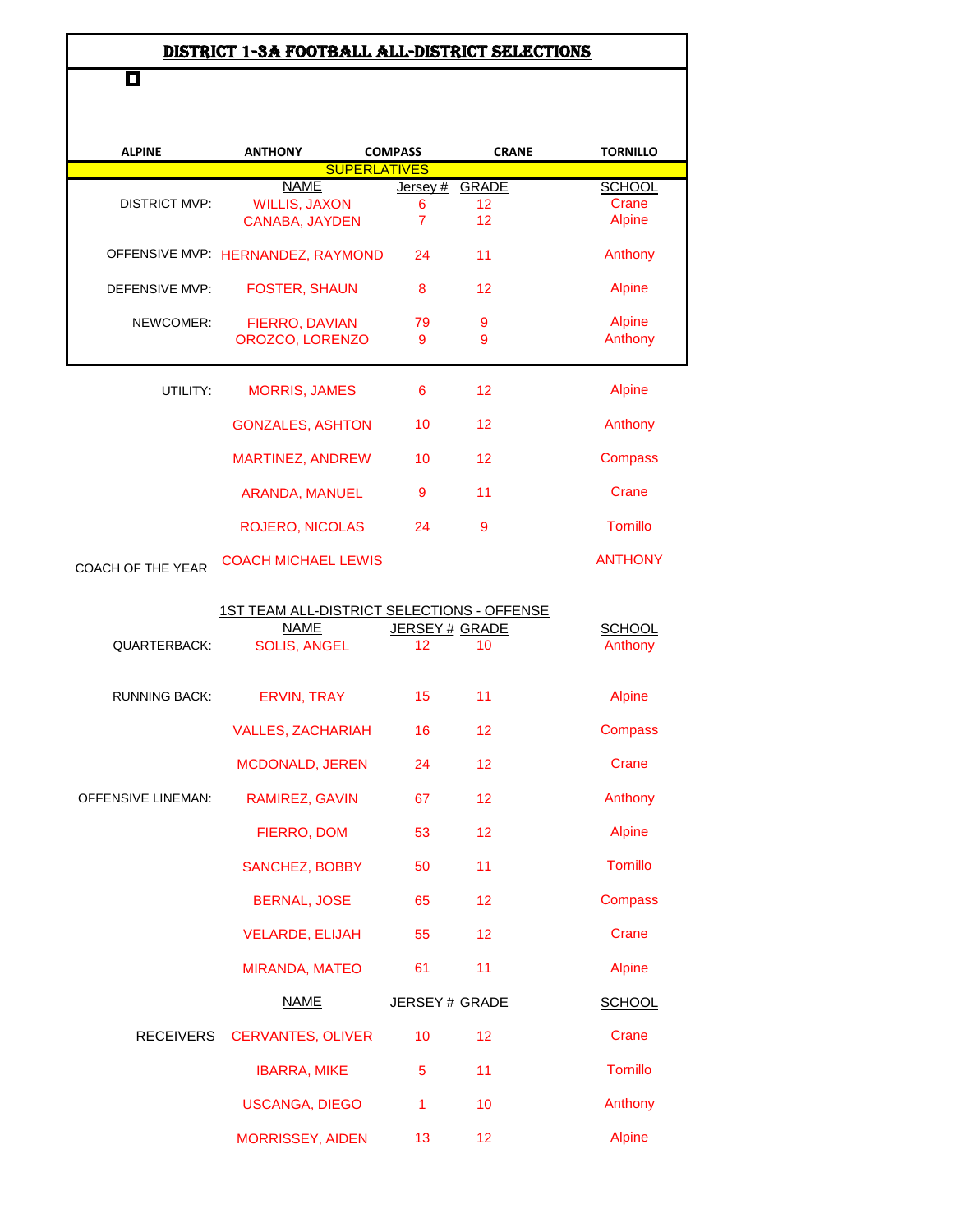| DISTRICT 1-3A FOOTBALL ALL-DISTRICT SELECTIONS |  |  |  |  |
|------------------------------------------------|--|--|--|--|
|                                                |  |  |  |  |

|                      | 2ND TEAM ALL-DISTRICT SELECTIONS - OFFENSE       |                      |    |                                  |
|----------------------|--------------------------------------------------|----------------------|----|----------------------------------|
| <b>QUATERBACK</b>    | <b>NAME</b><br>CHUCA, JOSUE                      | JERSEY # GRADE<br>12 | 9  | <b>SCHOOL</b><br><b>Tornillo</b> |
|                      | <b>SULECKI, JACE</b>                             | $\overline{7}$       | 10 | Compass                          |
| <b>RUNNING BACKS</b> | <b>HERNANDEZ, YLAN</b>                           | 22                   | 11 | <b>Alpine</b>                    |
|                      | <b>GALINDO, BRYAN</b>                            | 16                   | 11 | Crane                            |
|                      | MONCLOVA, DIEGO                                  | 10                   | 12 | <b>Alpine</b>                    |
|                      | <b>GOMEZ, JESSE</b>                              | $\mathbf{1}$         | 12 | <b>Tornillo</b>                  |
|                      | <b>CORDLE, KYE</b>                               | 31                   | 12 | Compass                          |
|                      | OFFENSIVE LINEMAN: SAMANIEGO, ANTHONY            | 55                   | 12 | Anthony                          |
|                      | <b>ALVAREZ, JOSE</b>                             | 78                   | 9  | Compass                          |
|                      | <b>WALKER, PAUL</b>                              | 64                   | 12 | Crane                            |
|                      | THOMPSON, KARSON                                 | 75                   | 12 | Crane                            |
|                      | <b>IBARRA, STEVEN</b>                            | 58                   | 9  | <b>Tornillo</b>                  |
|                      | RODRIGUEZ, JAIME                                 | 55                   | 12 | <b>Alpine</b>                    |
| <b>RECEIVERS</b>     | <b>OWENS, TREVOR</b>                             | 1                    | 12 | Crane                            |
|                      | <b>KARMERIS, ANTHONY</b>                         | 8                    | 12 | Anthony                          |
|                      | VALENZUELA, ROBERT                               | 30                   | 12 | <b>Tornillo</b>                  |
|                      | <b>GAHR, TANNER</b>                              | 18                   | 10 | Compass                          |
|                      | <b>GARCIA, AIDEN</b>                             | 4                    | 11 | <b>Alpine</b>                    |
|                      | RODRIGUEZ, JORDAN                                | 21                   | 11 | <b>Alpine</b>                    |
|                      | 1ST TEAM ALL-DISTRICT SELECTIONS - SPECIAL TEAMS |                      |    |                                  |
| KICKER:              | <b>CERVANTES, OLIVER</b>                         | 10                   | 12 | Crane                            |
| KICKER:              | OROZCO, LORENZO                                  | 9                    | 9  | Anthony                          |
| PUNTER:              | <b>OWENS, TREVOR</b>                             | 1                    | 12 | Crane                            |